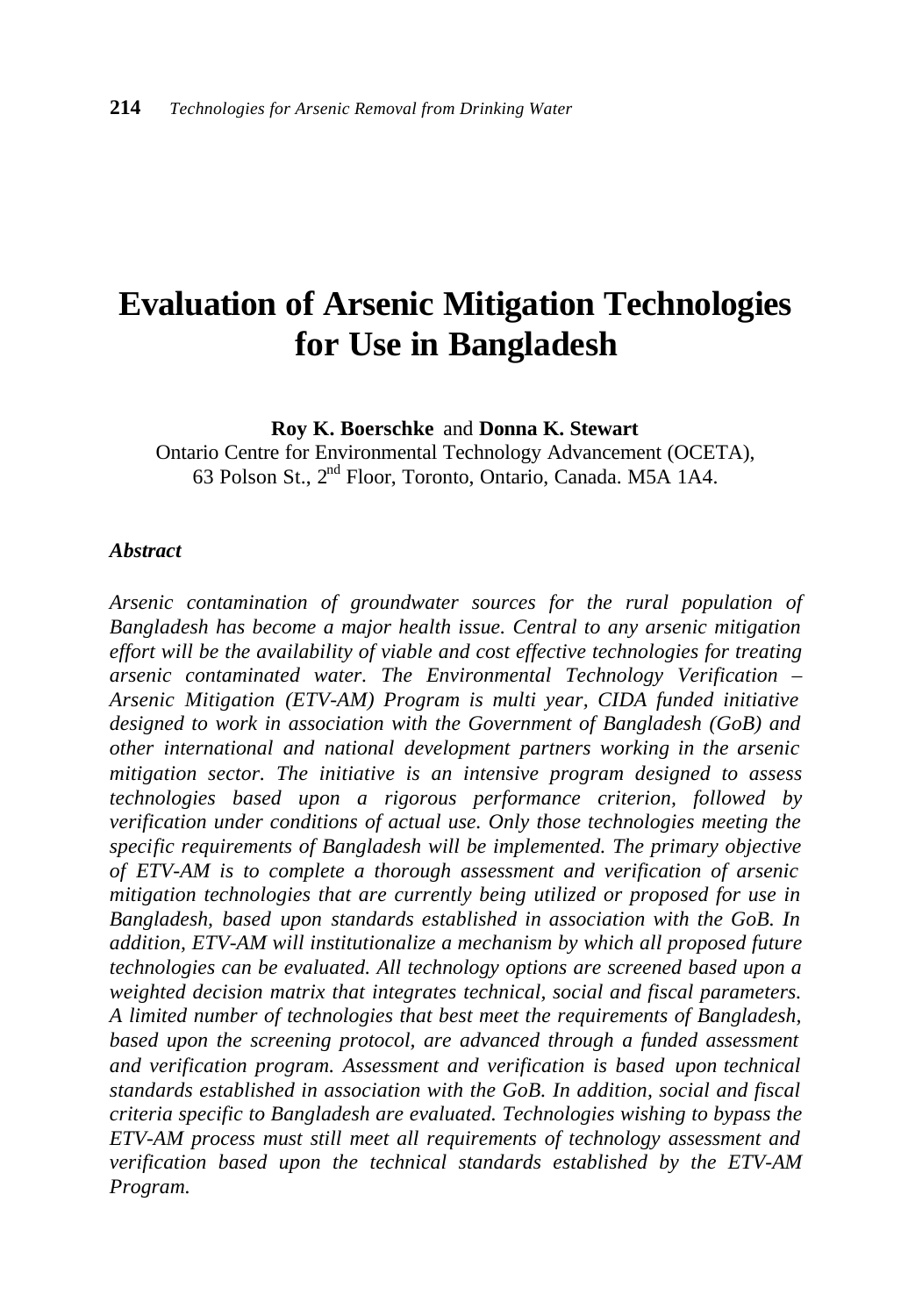# **INTRODUCTION**

Contamination of groundwater with arsenic has become a public health crisis in Bangladesh. Groundwater is the primary source of drinking water for the inhabitants of rural Bangladesh, with approximately 95 percent of the population consuming water obtained from bore hole wells (tube wells). Conservative estimates indicate that in excess of 21 million people are consuming water containing arsenic concentrations above 50µg/L, the recommended limit in Bangladesh $(1)$ .

The effects associated with the chronic ingestion of arsenic contaminated water are unclear. Epidemiological studies have indicated a correlation between the ingestion of inorganic arsenic and health effects<sup> $(2,3)$ </sup>. Studies indicate the incidences of skin cancer and cancer of specific internal organs increases with increased exposure to inorganic arsenic<sup> $(4)$ </sup>. In addition, non-cancerous effects have been reported for skin, vascular and gastrointestinal systems<sup>(4)</sup>. To date, approximately 150,000 patients have been diagnosed with symptoms of arsenic poisoning in Bangladesh<sup>(1)</sup>, with numerous deaths being associated with complications resulting from arsenicosis.

The issues surrounding the arsenic crisis cannot be understated. In addition to the potential enormous cost with respect to human lives, issues associated with quality of life, social interactions, and potential losses of revenue from both lost productivity and income generated from exports of crops must be emphasized<sup>(5)</sup>. Inaccurate information has also help feed the crisis attitude and in many instances has significantly impacted the ability of donors to assist in addressing the situation.

Many efforts have been undertaken in an attempt to provide relief to individuals consuming arsenic contaminated water. The Government of Bangladesh (GoB), as well as national and international development partners, in an attempt to determine possible options for arsenic mitigation has been inundated with technology options by vendors and institutions. Some technology options have been adopted without rigorous testing and have failed when applied in the field. The application and subsequent failure of technologies have severe social consequences. Failure of technologies has led many communities to lose faith, and has severely damaged the hard-earned credibility and goodwill of implementing agencies. In addition, the failure of technologies has resulted in unwillingness by many development partners to commit funds to arsenic mitigation, specifically the implementation of remedial technology options without appropriate control procedures.

The application and subsequent failure of technologies that have not undergone rigorous technical reviews clearly indicate the urgent need to introduce a technology assessment and verification program in Bangladesh.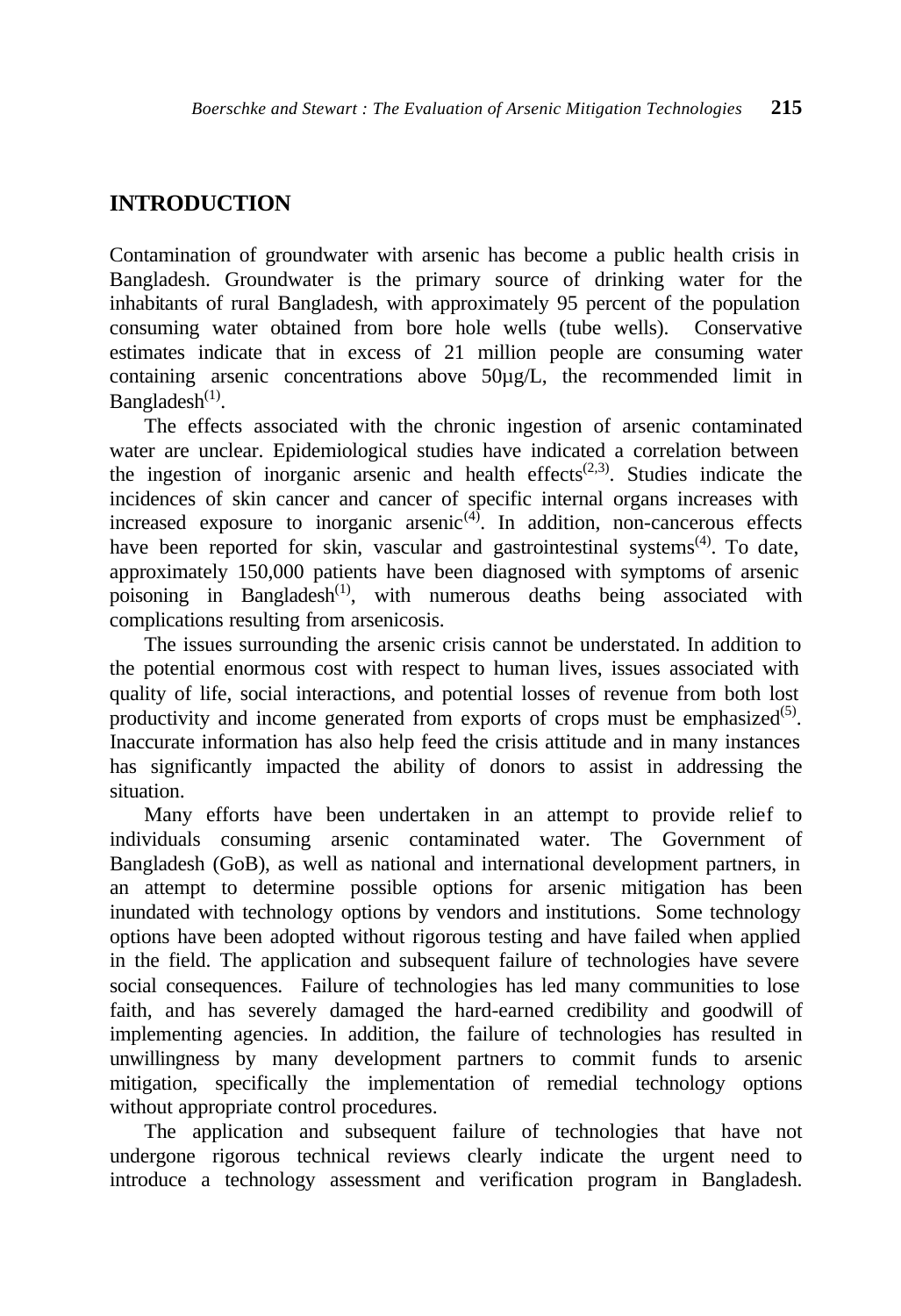Through an intensive program designed to assess technologies based upon a rigorous performance criterion, followed by verification under conditions of actual use, only those technologies meeting the specific requirements of Bangladesh will be implemented.

The Environmental Technology Verification – Arsenic Mitigation Program (ETV-AM) is an initiative focused upon the development and implementation of a mechanism through which a formal assessment and verification of arsenic mitigation technologies can be undertaken in a recognized, systematic manner.

#### **ETV-AM PROGRAM OVERVIEW**

The GoB, working with national and international development partners, has undertaking arsenic mitigation projects in Bangladesh to address the public health crisis resulting from contamination of the groundwater. A key element of the mitigation strategy is to identify viable arsenic removal technologies for application at the household and extended household level in Bangladesh. The purpose of the ETV-AM Program is to complement the current GoB initiatives by evaluating the appropriateness and applicability to Bangladesh of technologies for removing arsenic from groundwater using a rigorous technology assessment and verification process.

Through ETV-AM, OCETA in collaboration with the GoB, international agencies, academic institutions and NGOs, has begun to establish a comprehensive technology verification process for reviewing proposed groundwater arsenic mitigation technologies. Following development of the technology verification process, ETV-AM will work with the GoB and national and international development partners in performing detailed screening to identify the best candidate arsenic mitigation technologies, with subsequent formal assessment and verification.

The ETV-AM Program encompasses two phases (Figure 1). Phase I consists of three stages:

- i. Stage 1 Screening
- ii. Stage 2 Laboratory Performance Evaluation and Review
- iii. Stage 3 Field Testing and Verification

Evaluation of proposed arsenic mitigation technologies is based upon internationally recognized technical protocols. In addition, technologies are evaluated on social and economic parameters specific to Bangladesh.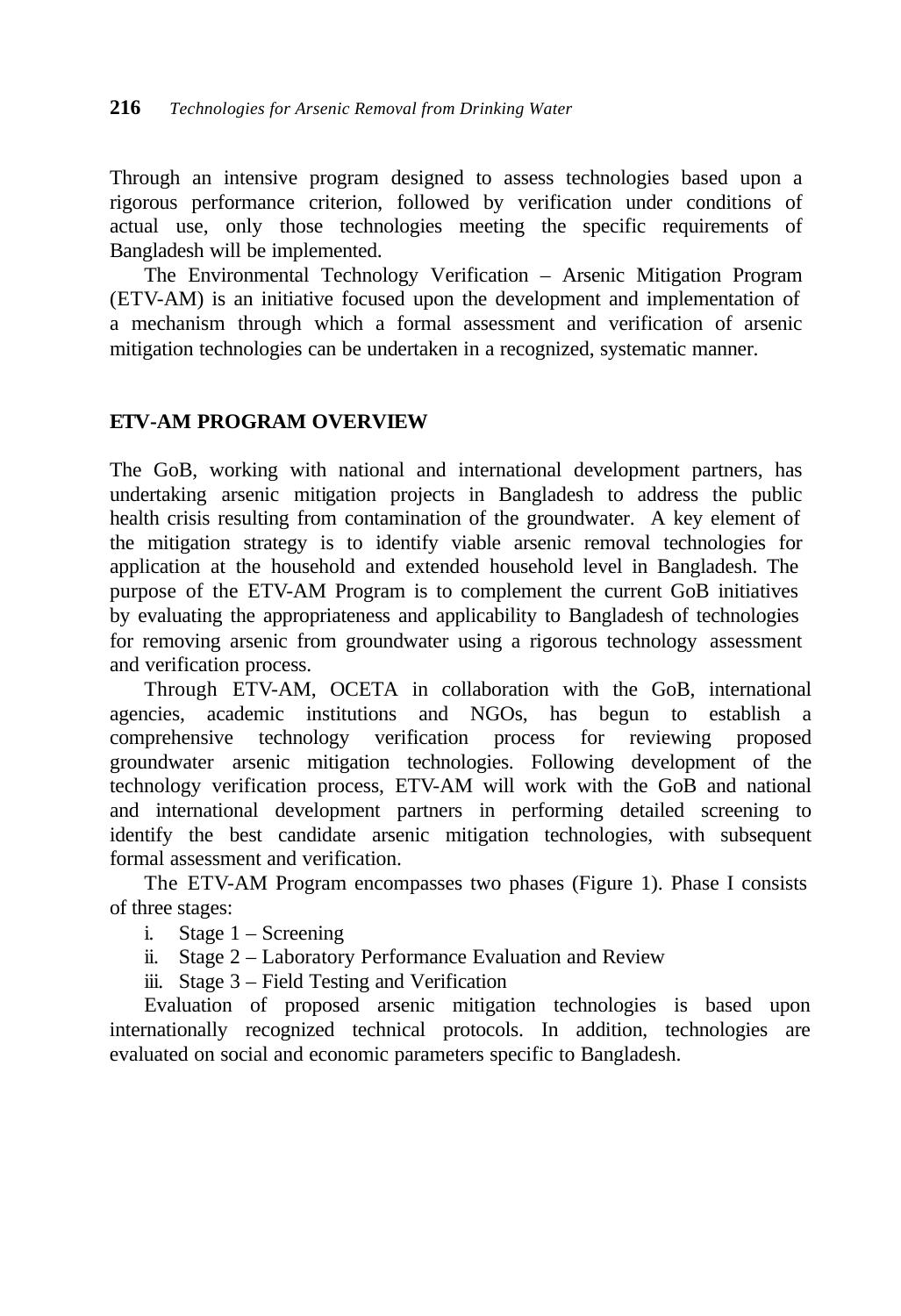The goal of Phase I is to identify suitable technologies for arsenic mitigation of drinking water using a rigid assessment and verification program. To meet the Program goal for Phase I, the following objectives were established:

- 1. Develop detailed criteria for screening, assessing and verifying arsenic mitigation water treatment technologies in association with the GoB and stakeholders;
- 2. Screen candidate technologies based upon the criteria;
- 3. Conduct laboratory tests to validate the efficacy of the technologies based upon the established technical protocols, and identify possible changes that may enhance a given technology, as required;
- 4. Organize independent third party verification of vendor performance claims against an established protocol(s); and
- 5. Perform field verification of technologies under actual operational conditions and identify strengths and weaknesses of candidate technologies under field conditions.

Working in association with the GoB, the ETV-AM Program has developed a mechanism through which the following tasks can be undertaken in a systematic manner (Figure 1).



**Figure 1 : Stages in Phase I of the ETV-AM program**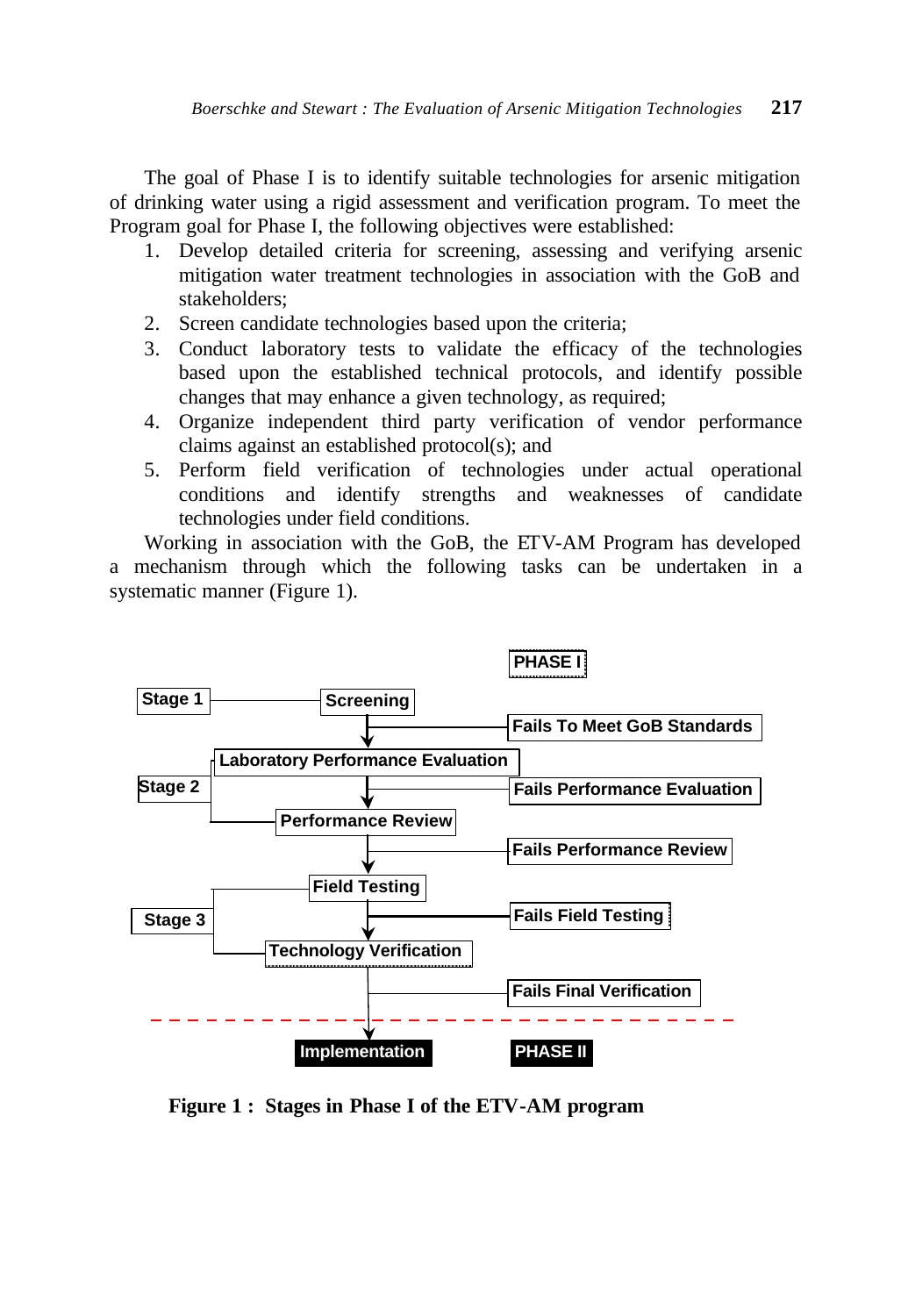#### **ETV-AM PROGRAM COMPONENTS**

#### **Registration**

The initial stage that must be undertaken by all proponents is registration of their proposed technologies with the GoB. The registration mechanism will be the first stage of a controlled pathway through which arsenic mitigation technology applications will be processed. ETV-AM is working with the GoB through the Bangladesh Arsenic Mitigation Water Supply Project (BAMWSP) implementing the mechanism through which technology registration will be undertaken.

Technology proponents will be required to provide specific technical, social and fiscal information. Technologies brought forward without the necessary documentation (i.e. 'Black box' technologies) will not be accepted. A detailed application for all potential applicants is required because it provides the GoB and implementing agencies an information source upon which to base their evaluations and provides a common reference upon which all parties can fallback. ETV-AM, in association with the GoB and development partners has produced an electronic application, which will be used as the basis for a formal application.

Technology proponents are offered two possible courses for verification:

- i. Proponents are invited to participate in the ETV-AM process. The ETV-AM process is designed to screen all technology applicants based upon a series of technical, social and fiscal parameters specific to Bangladesh, through which a limited number of technologies shall emerge. The technologies that emerge from the screening process will be those that best demonstrate themselves with respect to the parameters identified, thus having the greatest potential for long-term viability. The ETV-AM Program absorbs costs associated with assessment and field verification of the technologies emerging from the screening process. It must be noted that technologies will be screened based upon criteria established by OCETA, in association with BAMWSP and national and international development partners, and reflect parameters that are viewed to most significantly impact the viability of technology options.
- ii. Proponents may proceed directly to the technology assessment and the field verification stages of the process, bypassing the ETV-AM screening stage. Proponents choosing to bypass the screening stage will undergo assessment and field verification based upon the technical standards established by the ETV-AM Program, and will be required to absorb all costs associated with the necessary assessment and field verification.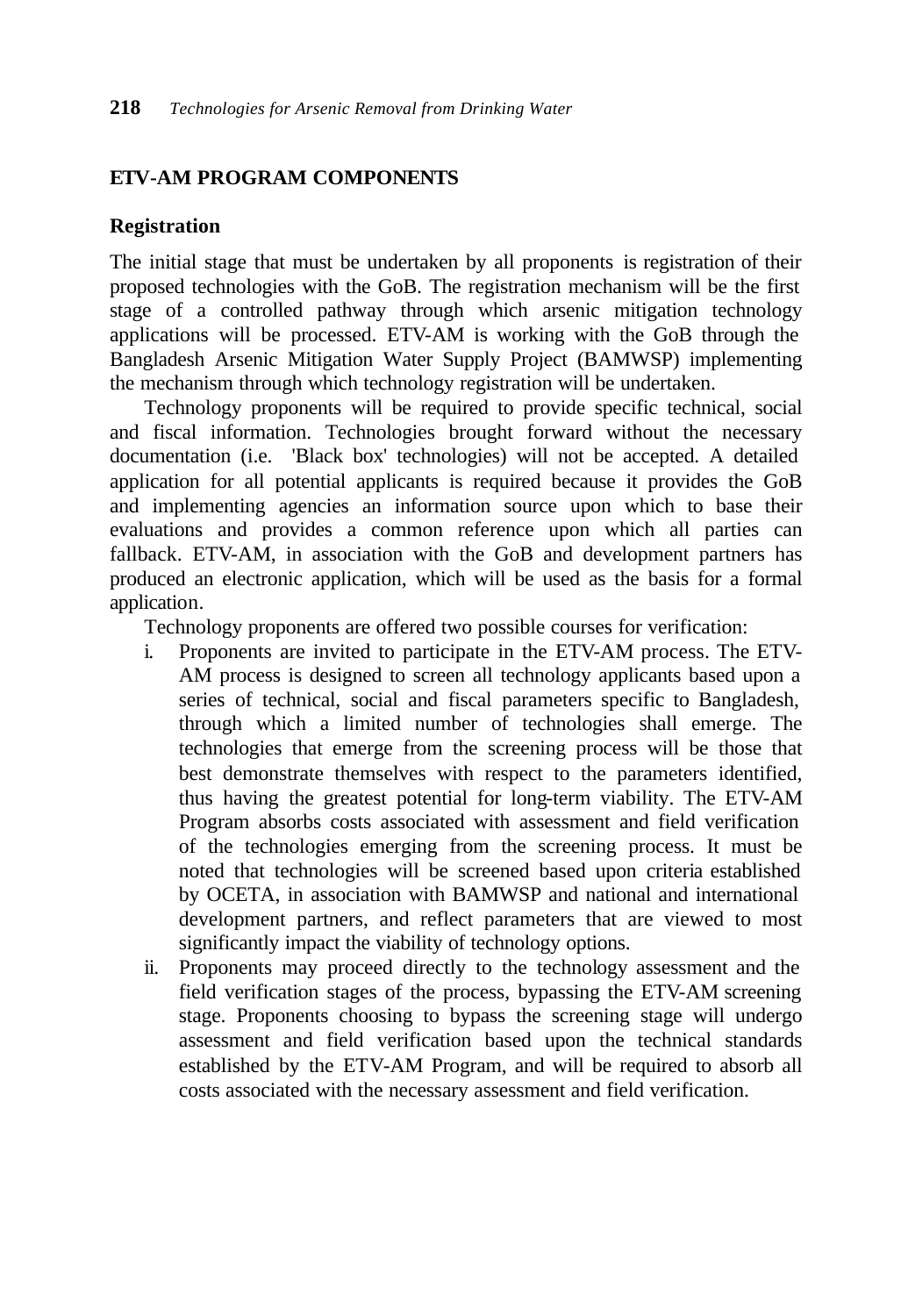## **Screening**

The formal screening of the technologies is based upon a decision matrix that integrates technical, social and fiscal criteria. The criteria are evaluated using recognized protocols, and when necessary, tailored to meet the specific needs of Bangladesh. The proposed matrix for ETV-AM incorporates a two-tier mechanism designed to allow for both the recognition of key parameters being met and for the weighted assessment of technologies.

## *Tier I – Decision Matrix*

Tier I screening involves a detailed examination and consideration of the candidate technologies. Technologies will be scored based upon the established criteria as to their suitability for use in Bangladesh. The screening will consider the following aspects of the treatment system (Figure 2):

- *treatment/process* including chemical/physical mechanisms, expected treatment performance, potential limitations on performance, process chemical requirements, power requirements, flow dynamics, hardware requirements, servicing requirements, media regeneration and waste disposal requirements;
- *social/cultural compatibility* including feasibility of distributing the equipment and materials, ease of system use by women, and feasibility of local system maintenance;
- *capital/operating costs* including installation/startup costs, operating and maintenance costs, and costs related to disposal of spent units and/or chemical wastes.

An objective scoring system has been developed to accomplish the screening, which results in an overall relative ranking of the candidate technologies in each end use category, based on the above-mentioned features of each treatment system. Technologies with the highest ranking will be those that can provide the most effective treatment, with the fewest potential problems, the greatest convenience and the lowest annualized  $cost<sup>(6)</sup>$ .

Based on the ranking of candidate technologies in each category, the top 10 to 20 technologies will be selected for a further, more detailed evaluation in Tier II.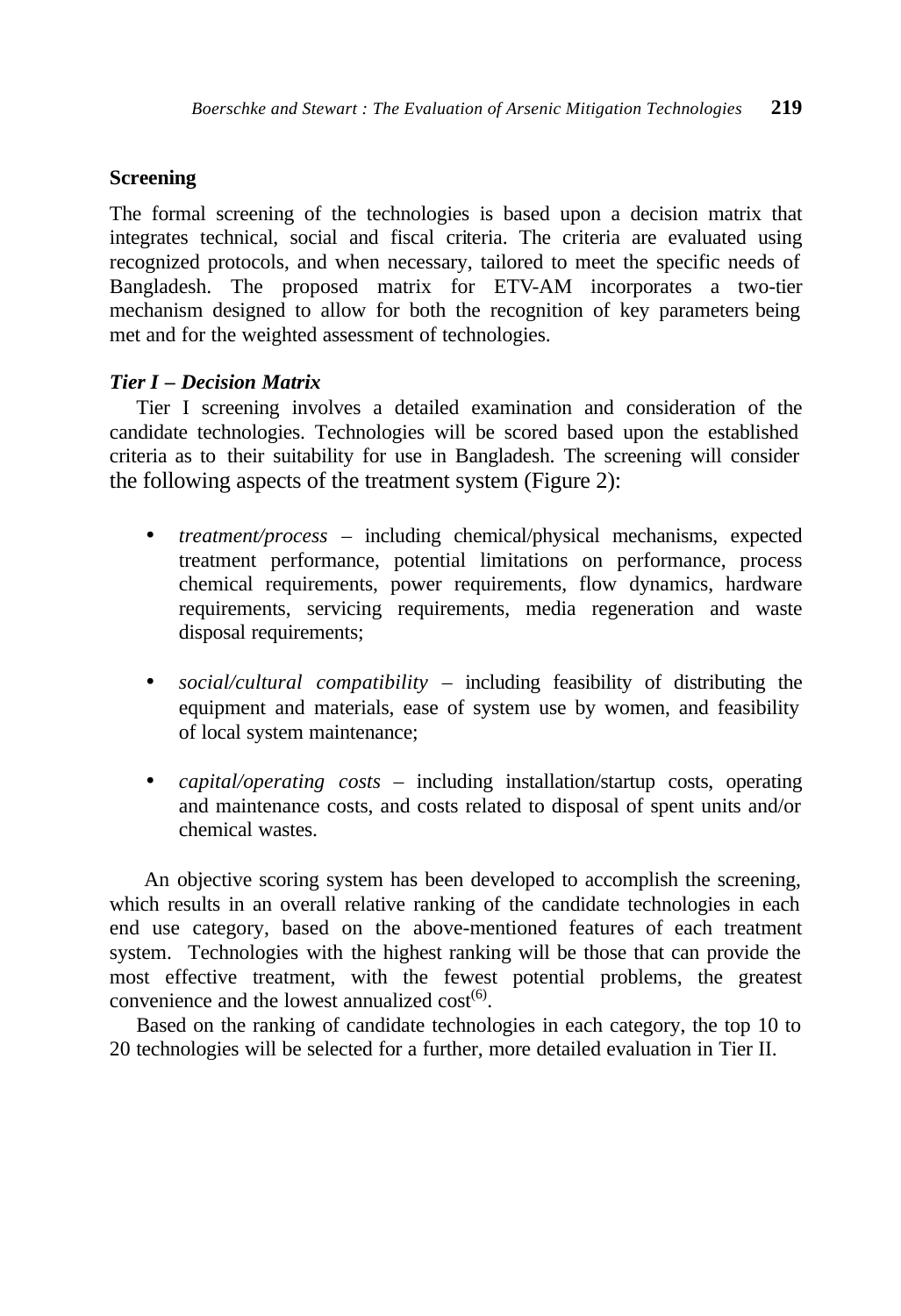

#### **Figure 2. Fundamental Tier I Decision Matrix utilized to evaluate arsenic mitigation technologies for the screening stage of ETV-AM.**

#### *Tier II – Cost Benefit*

The second tier of screening involves a quantitative cost-benefit evaluation of each candidate technology retained from Tier I. Each technology is evaluated according to its end use category. The Tier II evaluation considers the same types of information considered in Tier I, but with more precise quantitation of the costs and benefits associated with the technology.

For the purpose of this evaluation, the end use scenarios are precisely defined in terms of typical numbers of people and/or families served, treated water use rates, initial water quality conditions, site accessibility and social/cultural aspects. The technologies are evaluated in the context of these three reference scenarios.

Cost to the consumer is estimated for each technology, to include annualized installation and startup costs, operating and maintenance costs, and costs for proper disposal of waste materials. The sum of these costs represents the overall system cost, expressed on a per capita basis.

The benefit to the consumer is estimated as a health risk reduction (e.g., from arsenic removal) minus any new health risk produced (e.g., from other elements added to the water, or from handling/disposal of process/waste chemicals). Risk quotients are used to quantify health risk, using standard risk assessment methodology, and considering both cancer and other health effects.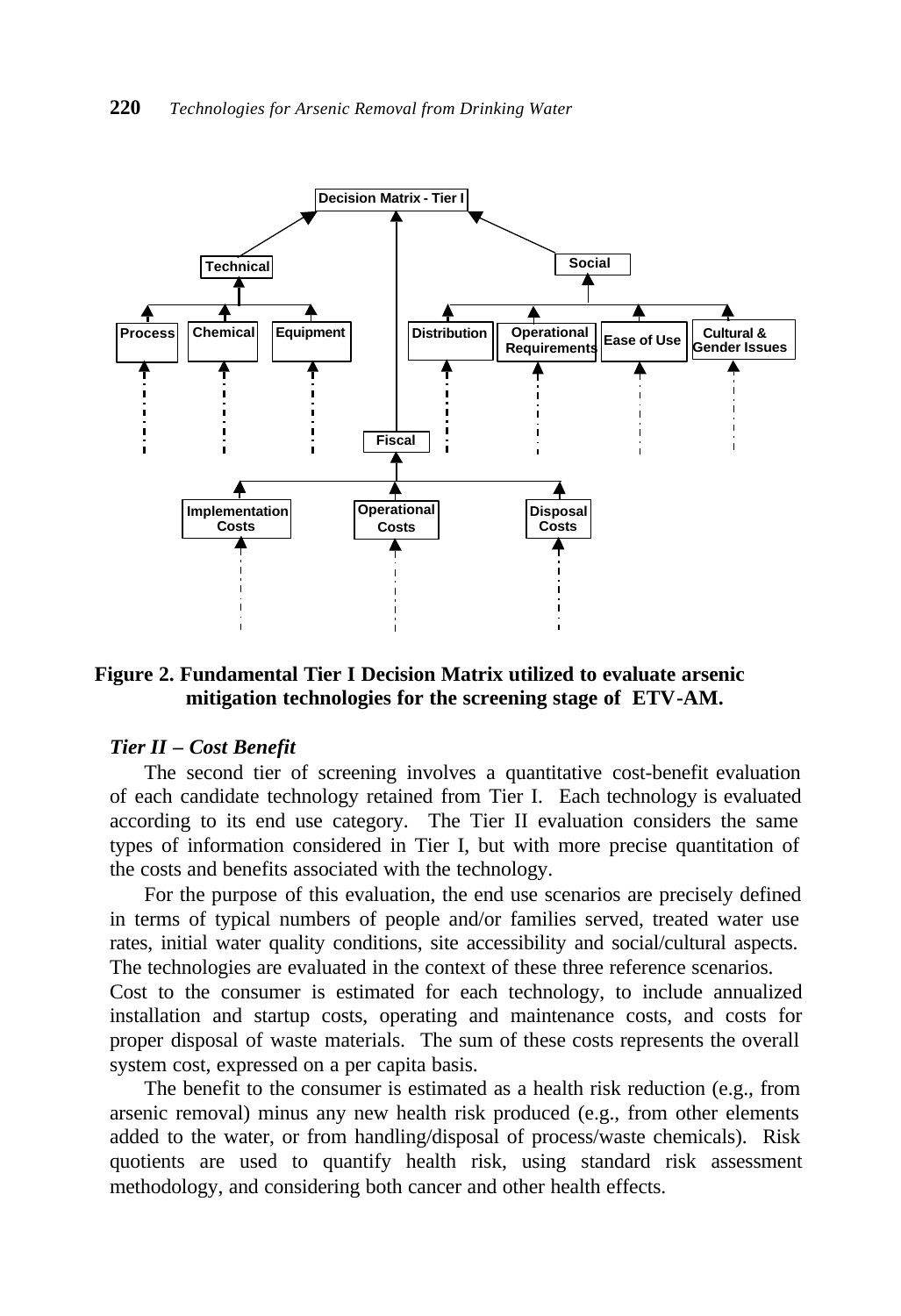Factors contributing to the estimate of risk reduction include<sup>(7)</sup>:

- the likelihood of consumers bypassing the treatment system, based on ease of use and social/cultural considerations, and the quality of alternate water supplies;
- the likelihood of system failure due to factors such as possible process chemical instability, difficulties in maintaining the system in working order, or variability in effective lifespan of treatment media;
- the expected frequency of handling of toxic process and/or waste chemicals, their toxic properties and possible exposure routes;
- the expected concentrations and toxic properties of any process chemicals that might be elevated in treated water.

The cost-benefit ratio for each technology are calculated as the risk quotient reduction that it produces, divided by the overall annualized cost of the technology on a per capita basis. The top few technologies in each end use category are selected for subsequent laboratory and field verification.

## **Laboratory Performance Evaluation**

The Laboratory Performance Evaluation (laboratory testing) allows all technologies to be evaluated under standardized conditions using synthetic water matrices developed from water quality data for shallow well aquifers (<150 m in depth, zone of arsenic contamination) in Bangladesh. This phase of the Program is designed to generated data in the laboratory that then undergoes third party review (Verification) to ascertain data quality and evaluate the conclusions.

The central concepts associated with the Laboratory Performance Evaluation  $are^{(8)}$ :

- 1. The use of the synthetic water with characteristics similar to Bangladesh groundwater with regimes of low and high iron content;
- 2. Influent arsenic concentrations and speciation reflective of the distribution pattern observed in contaminated wells in Bangladesh;
- 3. The simulation of pumping and water usage in Bangladesh and its effect on the redox potential of Bangladesh groundwater;
- 4. The use of multiple (replicate) units of the same treatment system to evaluate consistency of performance between units;
- 5. Duration of testing to reflect water usage in households and extended households of Bangladesh;
- 6. Evaluation of the quality of the treated water primarily in terms of arsenic and other inorganic, organic and bacteriological water quality issues;
- 7. Definition of cycles of operation and evaluation of performance in-cycle and from cycle to cycle; and
- 8. Quantification and characterization of process waste.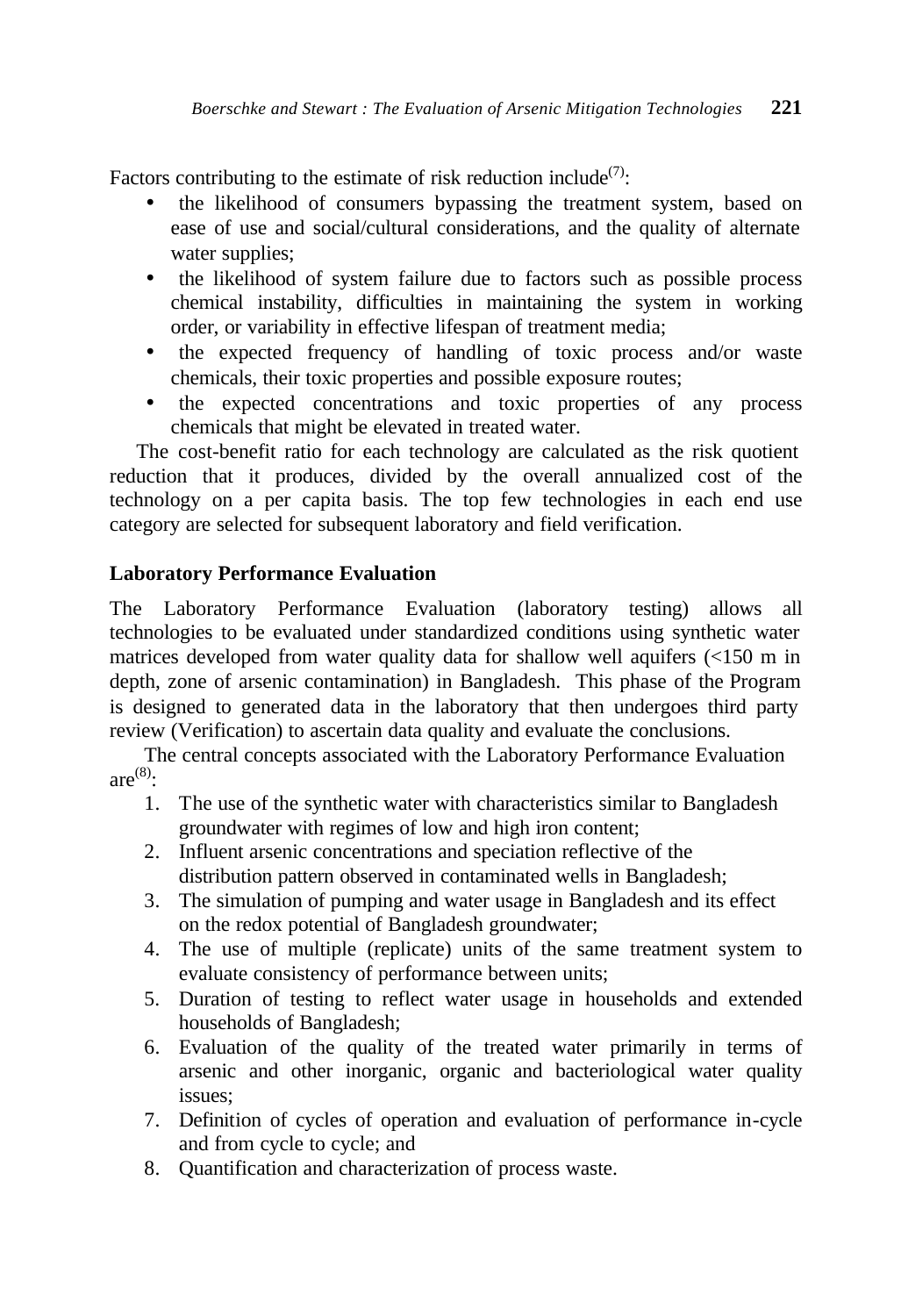Figure 3 illustrates the overall experimental methodology for performance evaluation of technologies.



**Figure 3. Overall outline of the experimental methodology**

Note: If the system treats successfully at 0.3 mg/L influent arsenic concentration, higher concentrations of arsenic spiked water are then used to test limits of system performance in the same manner outlined in the overall experimental methodology.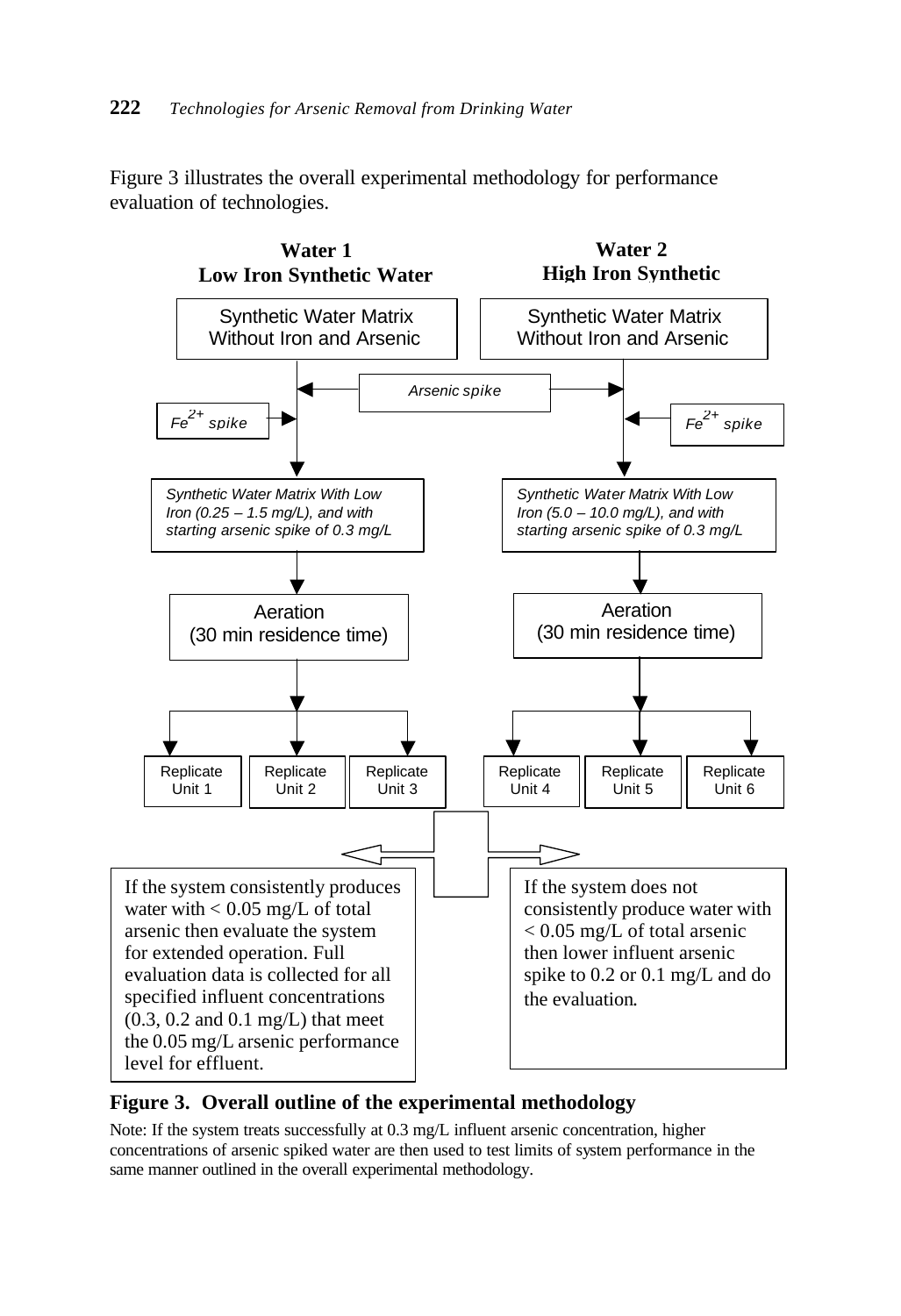#### **Performance Review**

The Verification Process will assist, as a minimum, in the determination of mandatory criteria (scientific soundness of technology, environmental benefits, etc) and any limitations to the arsenic mitigation technology and the validation of the data. The Statistical Analysis Worksheets (SAWs) are a tool to assist the Verification Entity (VE) in evaluating data supplied by the applicant or a testing agency. The SAWs are used to aid the VE in determining whether the data support the arsenic mitigation performance claim(s) made by the applicant.

The Verification Protocol (VP) is designed for use by a VE responsible for the validation of data and information that support the performance of any environmental technology. The verification process follows procedures and principles developed for the ETV process. All client technologies require third party independent data to support their performance claims and these are then verified by a different third party independent verification entity. It is designed for personnel who have expertise in the development or use of arsenic mitigation technologies. The Protocol may also prove useful to agencies and personnel who are involved in the development and evaluation of arsenic mitigation technologies.

The VP consists of five sections:

- *Section 1* **-** Review of Application, guides the VE through a review of the Formal Application Form and all other information and documents provided by the applicant. The VE should determine if adequate data or information is (or will be) provided. Section 1 ensures that the VE has a full understanding of the technology and claims to be verified.
- *Section 2* -Review of Technology, allows the VE to review the specific technology for which the performance claim(s) is being made. The objective at this stage is to ensure that the described technology meets the verification criteria.
- *Section 3* -Review of Data, involves the review of the verification study design, data validity and acceptability concerning the specific technology performance claim(s) being made. A series of Criteria Checklist tables allow the VE to determine the quality of the data provided with regards to statistical evaluation or mathematical analysis to support the performance claim(s).
- *Section 4* **-**Summarizes the results of statistical evaluation made on the performance claim(s).
- *Section 5 -*Provides guidance on final report preparation.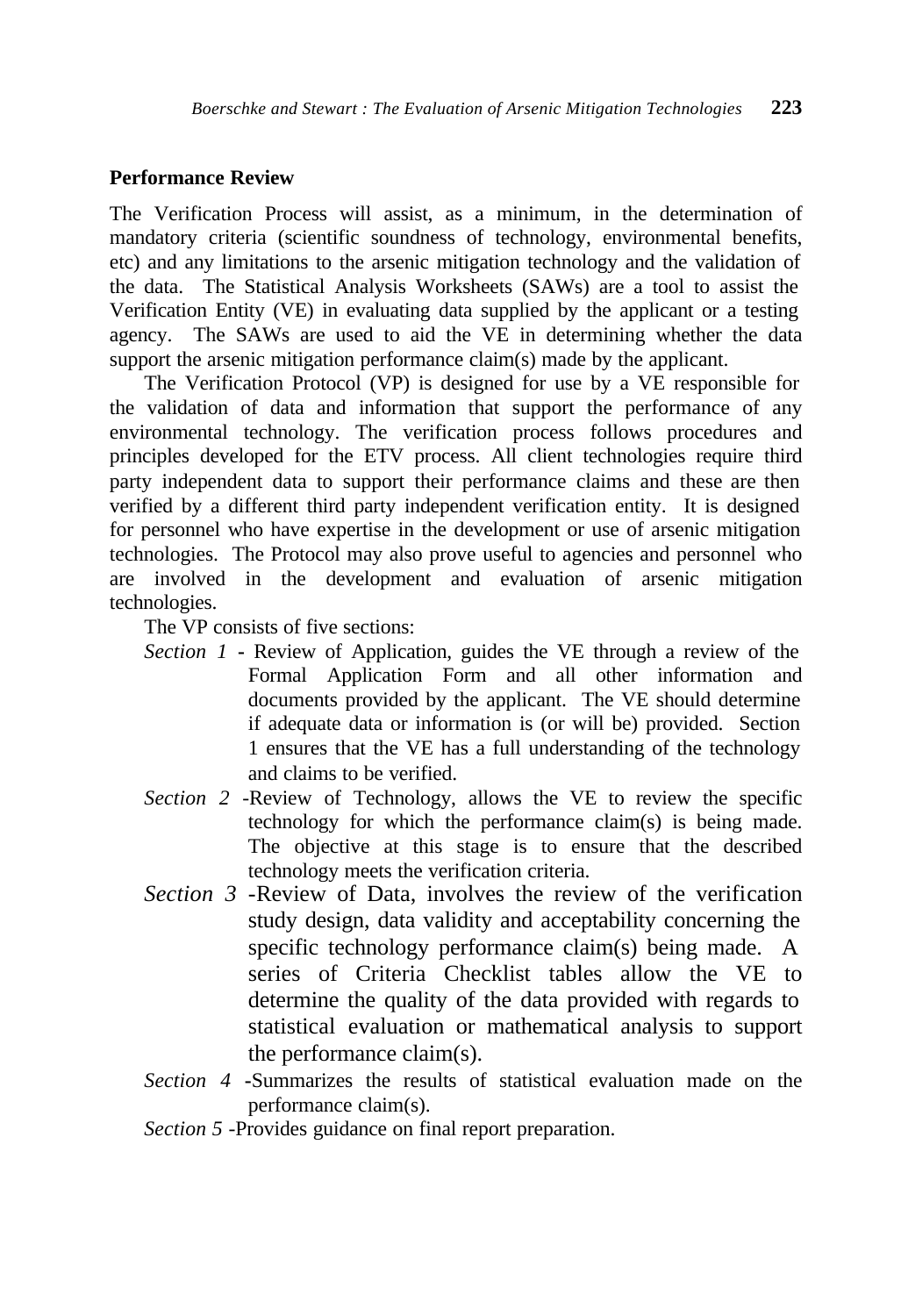Technologies that successfully complete the performance review will have a "Technology Fact Sheet", advising the GoB and development partners of the following:

- A description of the technology
- Performance claim(s)
- The fundamental principles behind the technology
- Operating parameters
- Anticipated cost of implementing the technology
- Possible restrictions associated with the technology

## **Field Testing**

Field Testing is the final stage of evaluation to determine conclusively that the technologies perform according to their performance claims under varying conditions.

The goals of the field test program are listed below<sup> $(9,10,11)$ </sup>:

- Evaluate the performance of a technology at pseudo steady state at a given well;
- Define performance under field conditions;
- Evaluation of technology-society interface of the technology;
- Not to summarily dismiss technologies with limited arsenic removal capacity;
- Provide guidance for choice of technology appropriate for use at a given well

Figure 4 outlines the steps in the Field Testing Stage (FTS) for any candidate technology. Technologies successfully completing a performance review will have Technology Fact Sheets forwarded to development partners. Stage 3 commences with a workshop, involving GoB and development partners participating in the field verification of the technology(ies). Workshops focus upon addressing major components associated with the performance of the FVS: (1) technology overview, (2) required monitoring protocol, (3) performing socioeconomic and environmental due diligence, and (4) training.

## *Technology Overview*

Agencies undertaking field verification are provided with a detailed description of the candidate technology to be piloted, including the chemical and physical aspects of the technology, how these parameters are related to the criteria, and strengths and weaknesses of the technology identified during assessment.

The technology overview is designed to facilitate a better understanding of the candidate technology(ies) by agencies responsible for the field verification and ultimate implementation of the technology(ies). Technology overview is also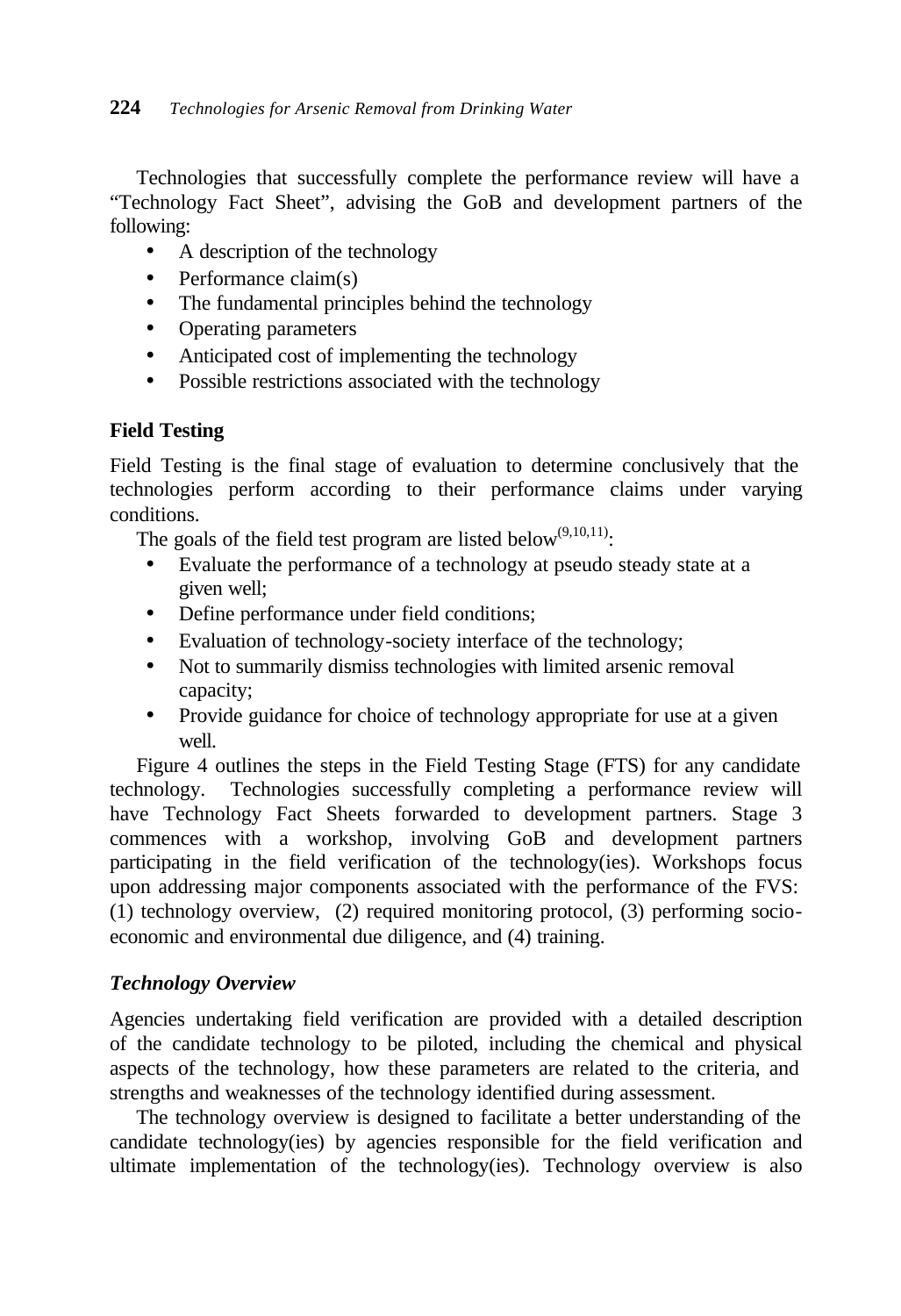used as a means for enhancing possible technologies and operational procedures through a feedback mechanism.



**Figure 4 : Stage 3 - Field verification of certified arsenic mitigation technologies.**

## *Technical Monitoring*

The field-testing program generates performance data for verification and assesses the potential impact of the water quality parameters on technology performance<sup> $(9)$ </sup>. The parameters chosen for inclusion in the analytical reporting reflect the expected water matrix in Bangladesh. The initial phase of the field evaluation program collects data required for verification of technology performance under field conditions. Technology performance can be impacted by interfering ions present in the water matrix (e.g. iron, phosphate, sulphates). Wellhead technologies lack the upstream pre-treatment train (e.g. sand filters, activated carbon) found in large-scale treatment plants. The experimental plan considers the impact of the interfering ions on the potential technology types that may be considered. The protocol recognizes performance curves generated under field conditions will differ from those derived in the laboratory using a synthetic matrix. Sufficient data is collected to generate new performance curves under field conditions.

Technologies are operated in accordance with the manufacturer's operating instructions. The manufacturer and/or laboratory tests provide cycle estimates. Refinements to cycle estimates occur during the field assessment as additional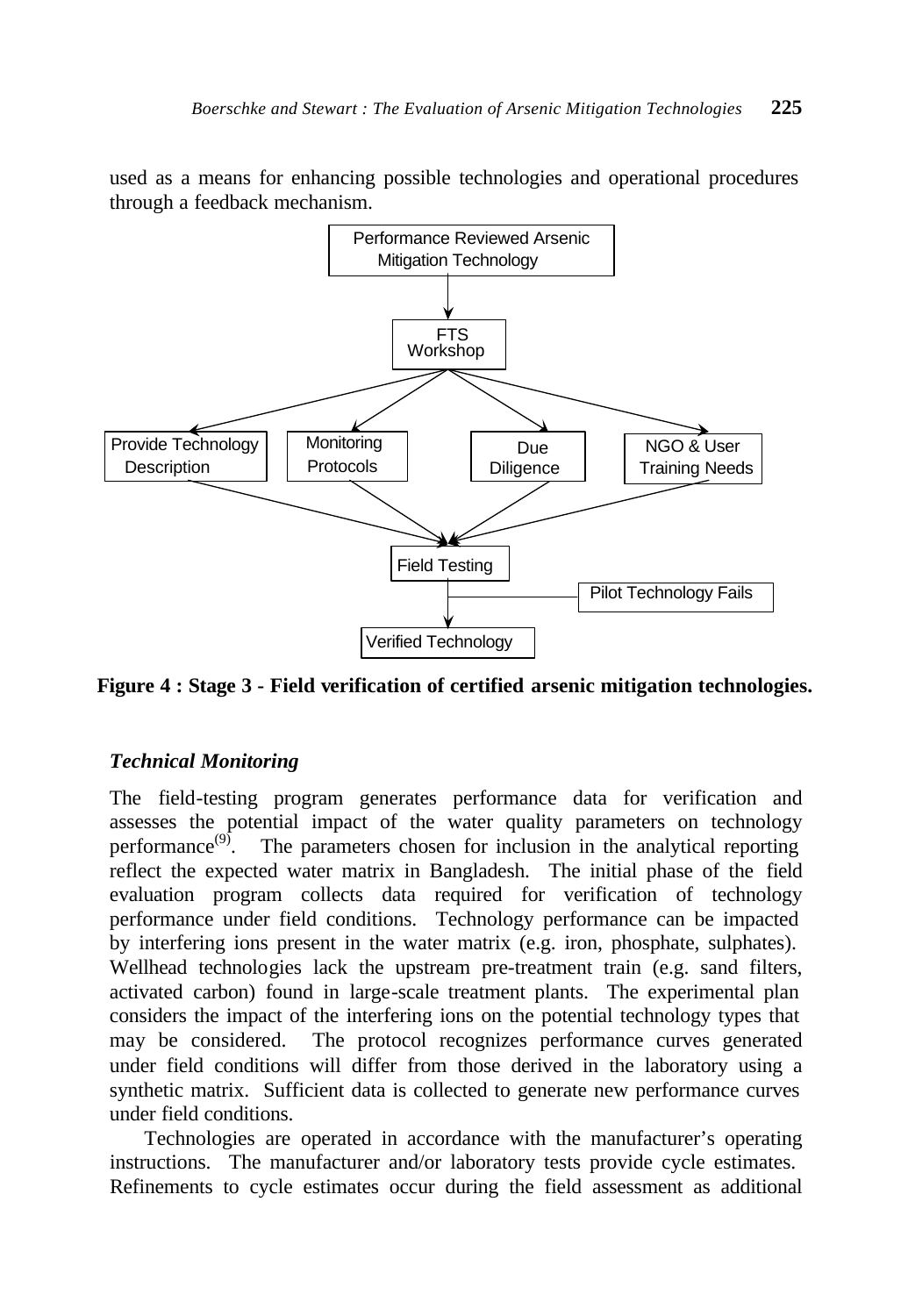data is collected. The field assessment evaluates the technology's abilities to perform the following<sup>(9)</sup>:

- (a) Reduce the effluent arsenic concentration to below 50 ppb, the Bangladesh standard for drinking water;
- (b) Remove constituents near or at water quality guidelines. GoB Water Quality Objectives (WQO) will be used whenever possible. Constituent not noted in the WQO will be assessed using Canadian drinking water standards;
- (c) Generate chemical by-products;
- (d) Produce water at an acceptable rate over the entire cycle;
- (e) Generate non-hazardous residuals.

Limited quantification and characterization of waste by-products is also undertaken during the field-testing stage.

## *Social Monitoring*

"Soft" parameters must also be identified and assessed during field-testing of technologies. Input from individuals, families or communities regarding a given technology are important in determining long-term acceptance from a social perspective. The best technologies must not only meet the hard and fast quantitative parameters, but must also be ones that can be used by the target population.

The project has developed a 'social protocol', or standard set of indicators, to assess and measure objectively and quantitatively the social, cultural and gender dimensions for arsenic mitigation technologies in Bangladesh<sup> $(10)$ </sup>. It is intended to establish a norm, which is used to measure the speed of technology diffusion, its acceptance in terms of ease of use, social and cultural values, water distribution and access in terms of power structure and other relevant issues.

An analytical framework provides a perspective and guideline for inclusion or exclusion of empirical issues and concepts in the final protocol. The framework deals with the cultural context, social structure, power structure, and gender relations at the community level. Perceptions and attitudes of end users of the technology, water users, technology providers, opinion leaders and other agents are captured in the framework. In short, the framework brings together in a logically consistent way the levels of analysis, range of issues and concepts relevant for the protocol.

The analytical framework guides the second order task of fleshing out a set of indicators for use in the protocol, with several questionnaires and checklists having been developed for field trials with a view to ensuring that indicators are empirically relevant.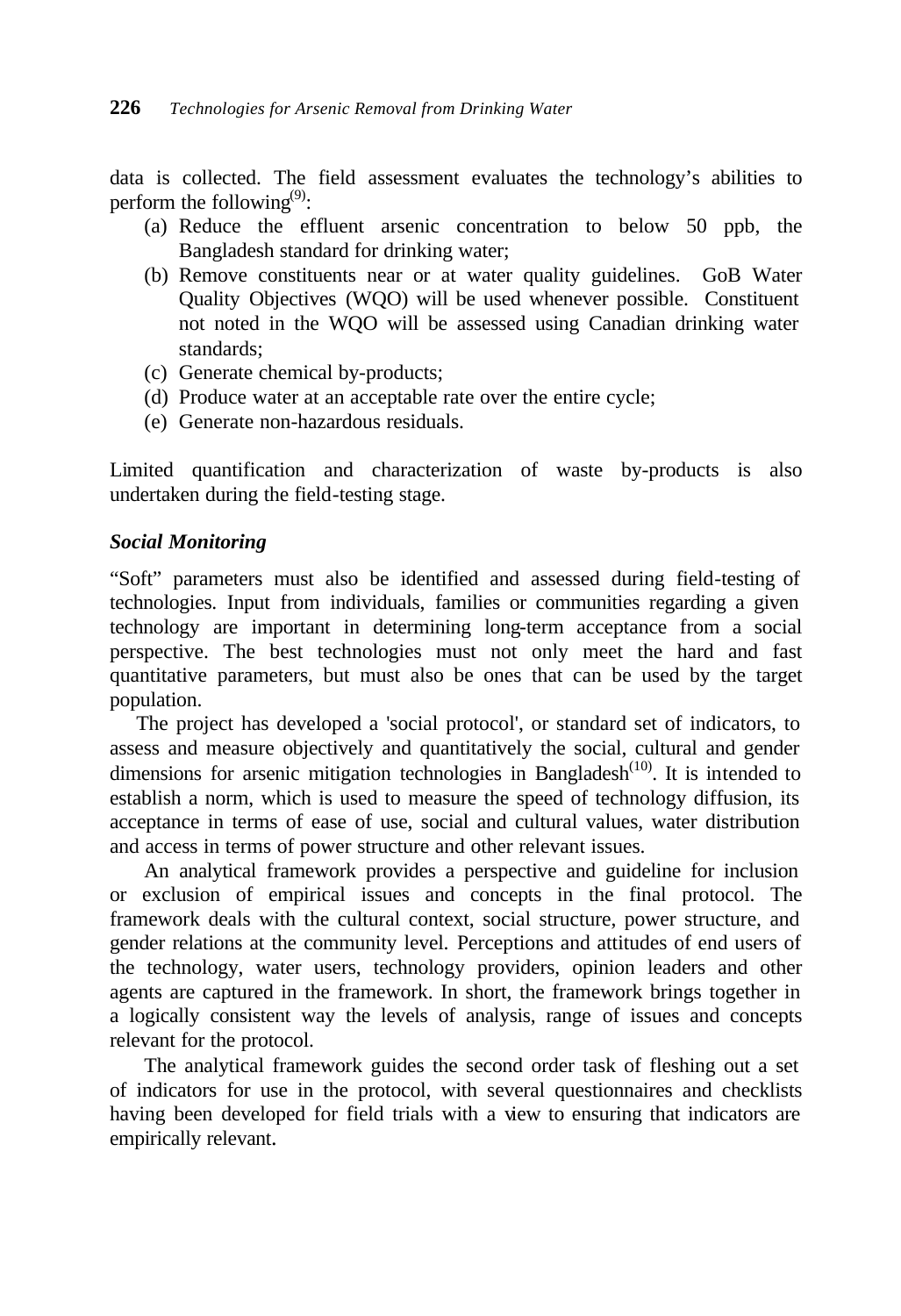#### *Economic Monitoring*

The costs anticipated for all technologies include capital cost items, installation/start-up costs, operating and maintenance costs, waste disposal costs, and costs associated with risk. The Fiscal Protocol evaluates all these factors in a systematic manner<sup>(11)</sup>.

Capital cost items include the treatment unit hardware, any storage reservoirs to be purchased, and any pipes and plumbing to be purchased. These capital costs are amortized over the expected lifespan of the equipment.

Installation/start-up costs include costs for the delivery and professional installation of the equipment, and for training of local users and caretakers in operating and maintenance procedures. These costs are computed from professional hours times hourly rates, plus expenses. Equipment delivery/installation costs are amortized over the expected lifespan of the equipment. Training costs are amortized over a period representing the time between training sessions. Training sessions should be repeated at some defined frequency to ensure ongoing proper use and maintenance of the system.

Operating and maintenance costs include costs for caretaker salaries and service visits (based on hourly rates and hours per annum), and for replacement parts and media (including pick-up or delivery costs). These costs are expected to recur each year and are not amortized.

Waste disposal costs include costs for waste pick-up by, or delivery to, a disposal facility, any pre-disposal treatment costs, and any disposal fees. These costs are expressed per unit volume of waste generated and are computed separately for different waste streams if the different streams have different associated costs. While waste disposal facilities do not exist at present, such facilities will be part of the required infrastructure, and typical costs for use of such facilities are assumed.

It is possible that some costs are dependent on geographical location (e.g., accessibility) or on raw water quality (e.g., media use and waste generation dependent on iron in water). If such variations are expected to have a strong influence on overall cost, separate scenarios are considered to capture this variation in the cost analysis.

For up-front capital costs and installation/start-up costs, the amortization includes compound interest charges, on the assumption that a payment plan will spread these payments over the lifetime of the equipment. Training sessions are also assumed to have a lifetime, i.e., they are repeated/updated periodically, at least with each system installation. Depending on system complexity, more frequent sessions may be needed.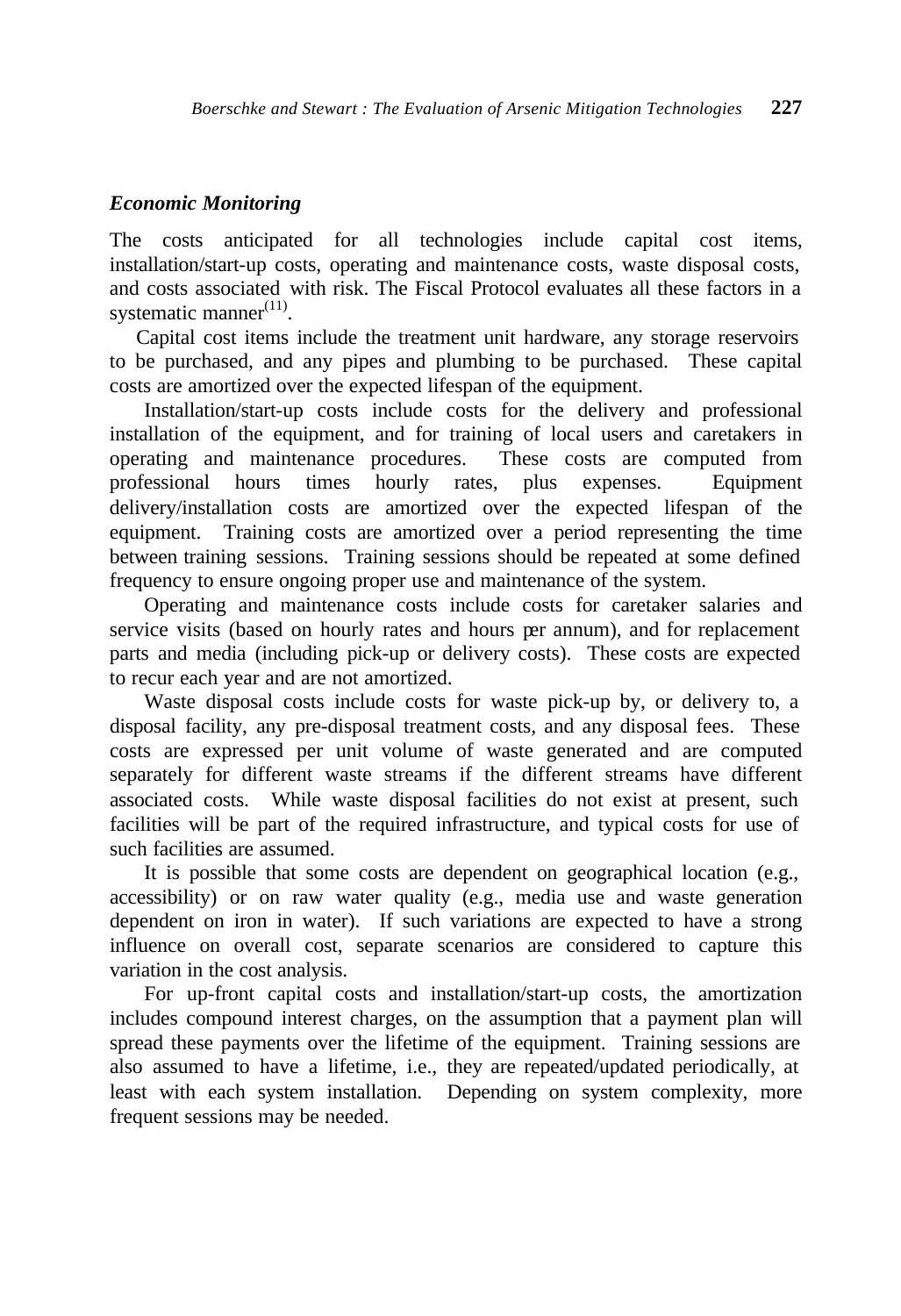Based on a purchase price (PV), amortization over a number of years (Y) and annual interest rate  $(X)$ , the annualized cost  $(R)$  can be expressed as follows<sup>(12)</sup>:

$$
R = PV/(1+X)^Y
$$

The units of R are Tk per annum.

The probability of a potential impact and associated cost are integrated into the overall formula. Risk associated with any variable, such as; the transport of the technology or required chemicals, use of chemicals, operational accidents, negligence, and disposal of byproducts, are calculated and added to the unit cost.

## *Training Development Partners*

The desire of people to have the necessary tools to develop their own knowledge base and determine their own destinies is critical in all development activities. Working with development partners, ETV-AM provides a mechanism through which important information regarding arsenic mitigation technologies can be disseminated by agencies currently on the ground in Bangladesh, thus providing people with the information people required for informed decision-making.

## **Environmental Technology Verification**

Technologies completing field-testing are exposed to a final verification process that closely matches the initial Performance Review process. The additional component of the review is a detailed comparison of technology performance between the laboratory and the field. In addition to providing information regarding performance differences between the two testing environments, it provides a mechanism for review and possible modification of the laboratory performance testing.

Technologies that successful complete the final verification processes are then recognized as verified technologies within Bangladesh. A verification report is prepared that includes a final "Technology Fact Sheet" containing the concluding information regarding the following factors:

- A description of the technology
- Performance claim(s)
- The fundamental principles behind the technology
- Operating parameters
- Anticipated cost of implementing the technology
- Possible restrictions associated with the technology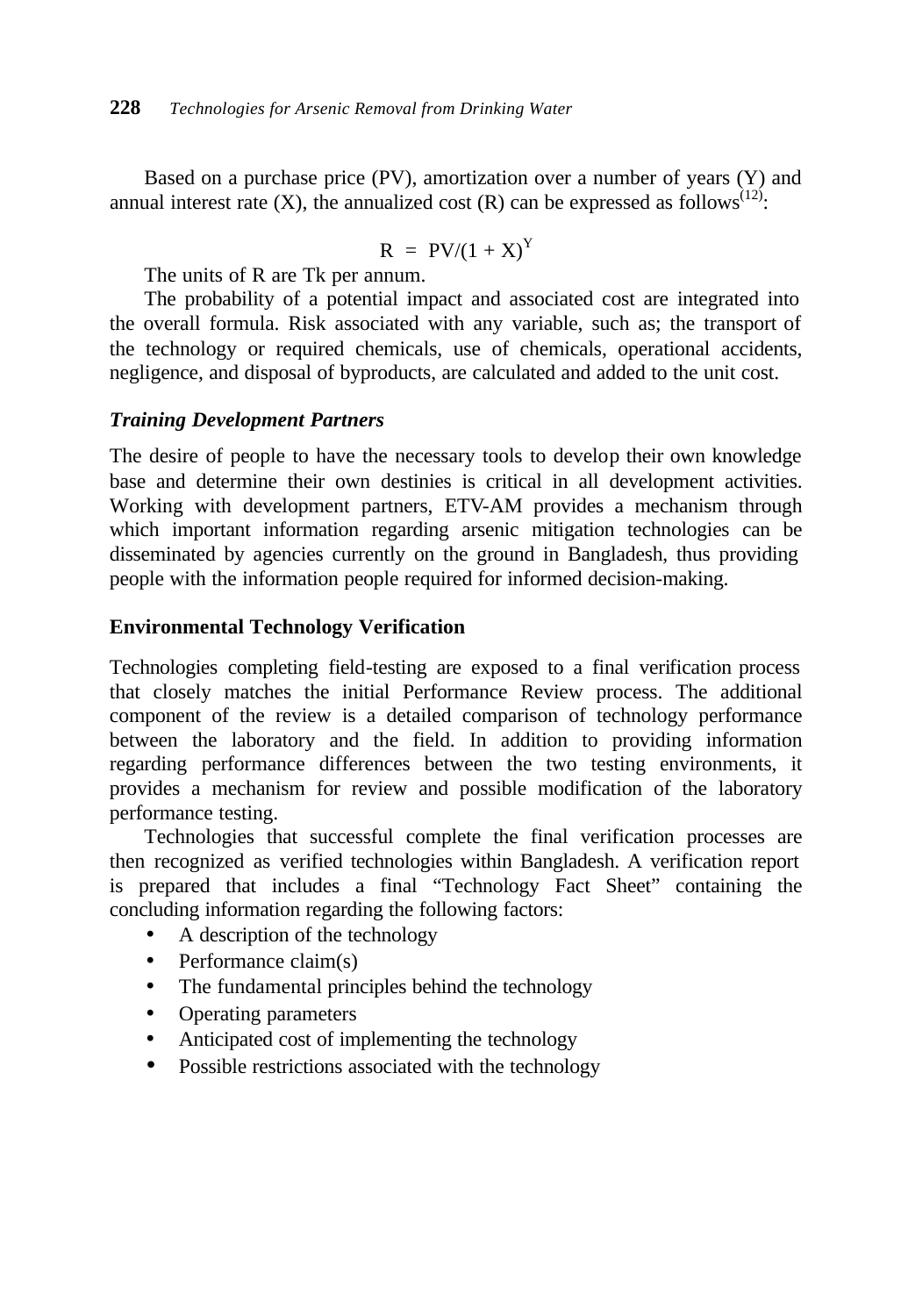## **CONCLUSIONS**

Technologies for providing safe drinking water are known and being applied throughout the world. Groundwater can be treated using physical, chemical and/or biological methods. Furthermore, many regions of the world have adopted cost-effective "traditional" technologies, allowing for the delivery of clean, safe drinking water. The challenge lies in identifying the most suitable technologies for treating arsenic contaminated groundwater in Bangladesh. Technical and economic viability, indigenous capacity, in association with cultural sensitivity is of the essence for successful implementation of any technology. ETV-AM has been implemented to apply a systematic evaluation of arsenic technologies based upon technical, social and fiscal parameters relevant to Bangladesh. The importance is not just in finding a solution for Bangladesh, but finding a solution that is both viable and sustainable in the context of the nation.

## **ACKNOWLEDGEMENTS**

The authors would like to thank the members of the ETV-AM Team from OCETA, ETV Canada, Beak International Inc, and various subcontractors for their contributions towards the various components of the Program, upon which this document is based. The authors would also like to acknowledge the Government of Canada, through the Canadian International Development Agency for the ETV-AM grant.

#### **REFERENCES**

 $\overline{a}$ 

- 1. DPHE/BGS, 2000. Groundwater Studies for Arsenic Contamination in Bangladesh. Draft Final Report. British Geological Survey (BGS) Technical Report WC/00/19, Volume 3.
- 2. Chen, C.J., Wang, C.J. 1990. Ecological Correlation Between Arsenic Level in Well Water and Age-adjusted Mortality from Malignant Neoplasms. *Cancer Research.* 50(17): 5470-5474.
- 3. Brown, K.G., Chen, C-J. 1994. Observed Dose Response for Internal Cancer and Arsenic in Drinking Water in the Blackfoot Disease Epidemic Region of Taiwan. *Ed. Sci. Technol. Lett.* 153-169.
- 4. US EPA, 1998. Research Plan for Arsenic in Drinking Water. Office of Research and Development National Center for Environmental Assessment U.S. Environmental Protection Agency. Cincinnati, OH 45268.